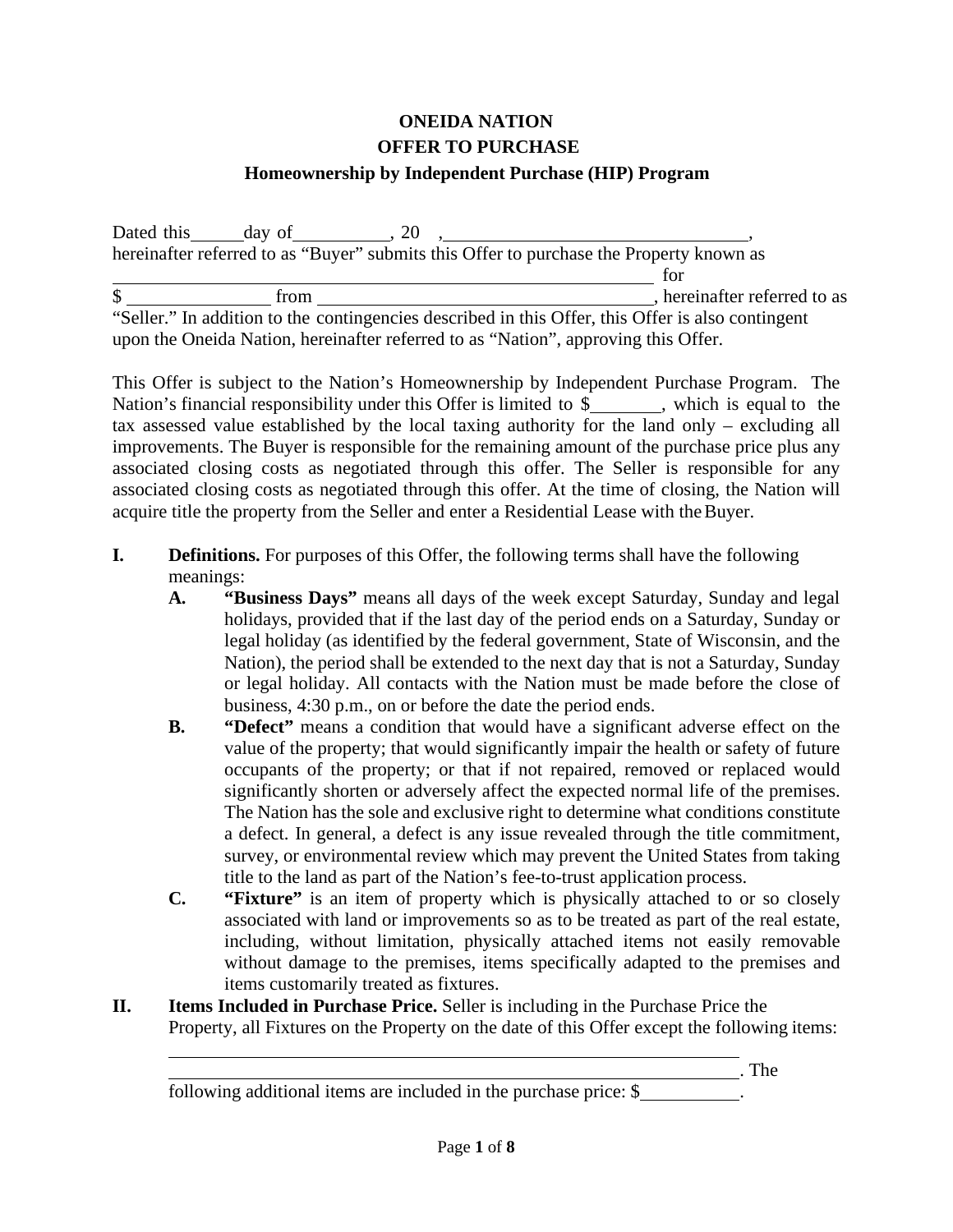**III. Acceptance.** Acceptance occurs when the Buyer, the Seller, and the Nation have signed one copy of the Offer, or separate but identical copies of the Offer. This Offer is binding upon all parties only if a copy of the accepted Offer is delivered to the Nation on or before

. Seller may keep the Property on the market and accept secondary offers after binding acceptance of this Offer.

**IV. Delivery of Documents and Written Notices.** Unless otherwise stated in this Offer, delivery of documents and written notices to a Party shall be effective only when accomplished by one of the following methods: personal delivery or email. Relevant parties to the transaction may be reached at the following contacts:

| <b>Buyer's and Seller's Representatives' Contact Information</b> |                                |                                 |  |  |
|------------------------------------------------------------------|--------------------------------|---------------------------------|--|--|
|                                                                  | <b>Buyer's Representatives</b> | <b>Seller's Representatives</b> |  |  |
| Name of Broker                                                   |                                |                                 |  |  |
| Name and Address of                                              |                                |                                 |  |  |
| <b>Broker's Company</b>                                          |                                |                                 |  |  |
| Broker/Company License No.                                       |                                |                                 |  |  |
| Agent's Name                                                     |                                |                                 |  |  |
| Agent's License No.                                              |                                |                                 |  |  |
| <b>Agent's Email Address</b>                                     |                                |                                 |  |  |
| Agent's Office Phone No.                                         |                                |                                 |  |  |
| Agent's Cellular Phone No.                                       |                                |                                 |  |  |
| <b>HIP Contacts</b>                                              |                                |                                 |  |  |
| <b>Name and Title/Company</b>                                    | Phone No.                      | <b>Email Address</b>            |  |  |
| Jennifer Garcia, Oneida                                          | 920-869-2227                   | jgarcia@oneidanation.org        |  |  |
| <b>Residential Leasing Specialist</b>                            |                                |                                 |  |  |
| Mary Jo Nash, Oneida                                             | 920-869-6612                   | mnash@oneidanation.org          |  |  |
| <b>Acquisition Manager</b>                                       |                                |                                 |  |  |
| Tanya Krueger, Bay Bank,                                         | 920-490-7600                   | tanya.krueger@baybankgb.com     |  |  |
| Vice President of Lending                                        |                                |                                 |  |  |
| Daniel Fritz, Bay Bank,                                          | 920-490-7600                   | daniel.fritz@baybankgb.com      |  |  |
| Lending Officer                                                  |                                |                                 |  |  |
| Justin May, Bay Title                                            | 920-431-6100                   | jdmay@baytitle.com              |  |  |
| Shelly Grusznski, Bay Title                                      | 920-431-6100                   | sgrusznski@baytitle.com         |  |  |
| Mike Andraschko, Mau &                                           | 920-434-9670                   | mandraschko@mau-                |  |  |
| Associates                                                       |                                | associates.com                  |  |  |

- **V. Earnest Money.** Earnest money of  $\frac{\ }{S}$  will be mailed, or commercially or personally delivered within business days of acceptance to Seller. The balance of the  $\frac{1}{2}$  business days of acceptance to Seller. The balance of the purchase price will be paid in cash or equivalent at closing.
	- **A. Held By.** Unless otherwise agreed, earnest money shall be paid to and held in the trust account of the listing broker until applied to purchase price or otherwise disbursed as provided in theOffer.
	- **B. Disbursement.** If negotiations do not result in an accepted offer, the earnest money shall be promptly disbursed (after clearance from payor's depository institution if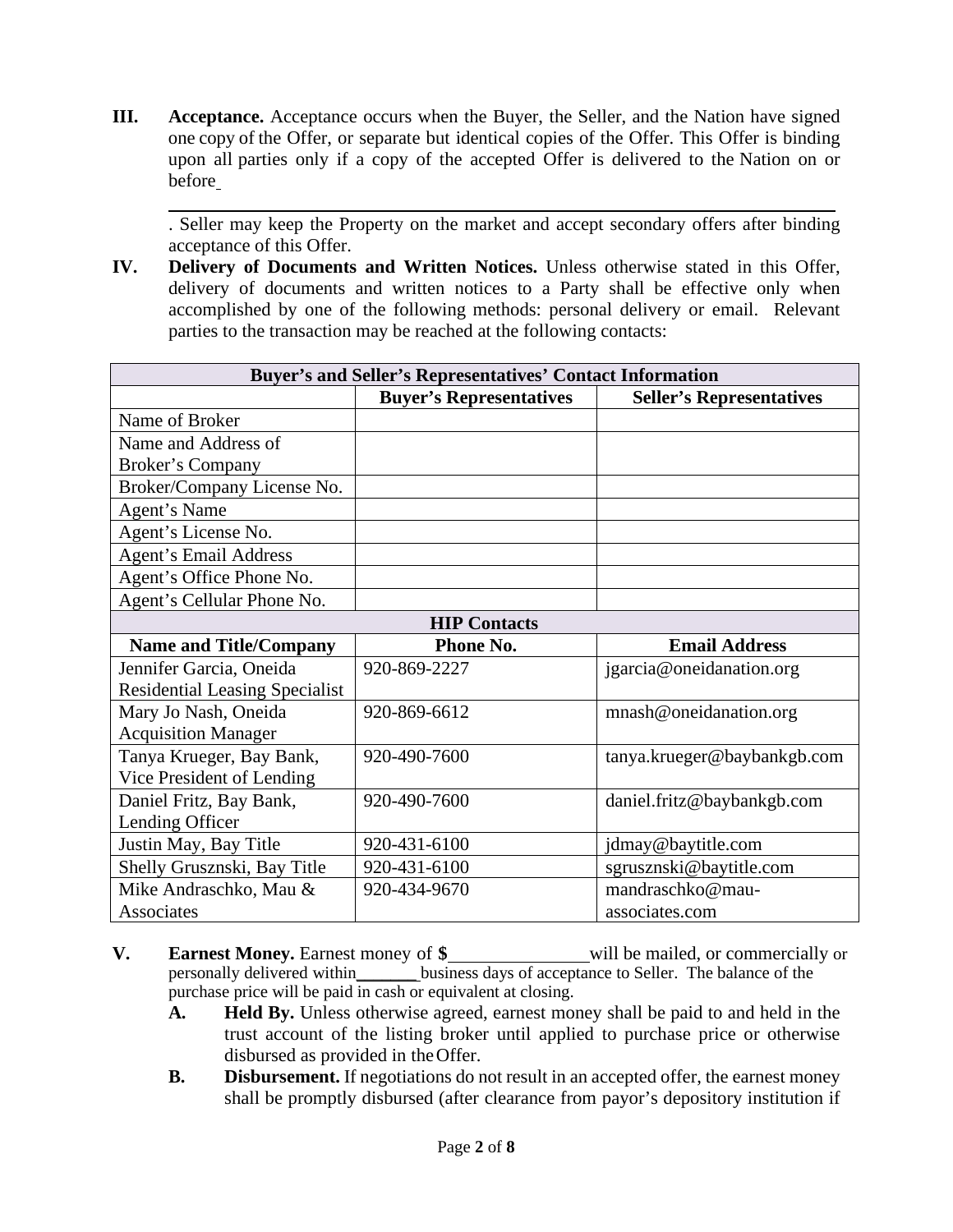earnest money is paid by check) to the person(s) who paid the earnest money. At closing, earnest money shall be disbursed according to the closing statement. If this Offer does not close, the earnest money shall be disbursed according to a written disbursement agreement signed by all Parties to this Offer. If said disbursement agreement has not been delivered to broker within 60 days after the date set for closing, broker shall disburse the earnest money to the Seller.

- **VI. Occupancy.** Occupancy of the entire Property shall be given to Buyer at time of closing.
- **VII.** Closing. This transaction is to be closed no later than , 20 at
- **VIII. Closing Prorations.** The following items, if applicable, shall be prorated at closing, based upon date of closing values: real estate taxes, rents, prepaid insurance (if assumed), private and municipal charges, property owner's association assessments, fuel and-

\_\_\_\_\_\_\_\_\_\_\_\_\_. Any income, taxes or expenses shall accrue to Seller, and be prorated at closing, through the day prior to closing. Net general real estate taxes (defined as general property taxes after state tax credits and lottery credits are deducted) shall be prorated at closing based on the net general real estate taxes for the preceding year, or the current year if available. Special assessments, if any, levied or for work actually commenced prior to date of this Offer shall be paid by Seller no later than closing. All other special assessments shall be paid by Buyer. Seller agrees that the sum of \$175.00 will be held by Seller's broker or Title Company and/or the Nation for the payment of any and all utility charges incurred by Seller prior to date of closing. Said \$175.00 shall be released to Seller less and excepting any amount necessary for the payment of all final bills at such time as Buyer receives proof that all final utility bills have been paid.

**IX. Contingencies.** Seller agrees to allow Buyer's inspectors, testers and appraisers reasonable access to the Property upon advance notice, if necessary to satisfy the contingencies in this Offer. Buyer may be present at all inspections and testing. Buyer agrees to promptly restore the Property to its original condition after Buyer's inspections and testing are completed unless otherwise agreed to with Seller. Buyer agrees to promptly provide copies of all inspection and testing reports to Seller, and to listing broker if Property is listed. Seller acknowledges that certain inspections or tests may detect environmental pollution which may be required to be reported to the Wisconsin Department of Natural Resources or the Environmental Protection Agency.

## **A. This Offer is contingent upon the following:**

- **1. Real Estate Condition Report.** Seller shall provide Buyer a Real Estate Condition Report within ten (10) Business Days of acceptance. The form of the Report is found in Wis. Stat. § 709.03. Buyer retains the right to terminate this Offer if a Real Estate Condition Report discloses Defects.
- **2. Financing Contingency**. This Offer is contingent upon Buyer being able to obtain a Section 184 Loan or in-house loan through Bay Bank within days of acceptance of this Offer. The financing selected shall be in an amount of not less than \$ for a term of not less than -------years, amortized over not less than \_\_\_\_\_\_\_ years. [delete this provision if the **purchase will not be financed**
- **3. Home Inspection.** Buyer, at Buyer's or Seller's [STRIKE ONE-Buyer's if neither is stricken] expense, shall obtain a home inspection completed by a Wisconsin registered home inspector within fifteen (15) Business Days of acceptance.
- **4. ASTM 1527-Phase 1 Environmental Site Assessment (Phase 1).** Standard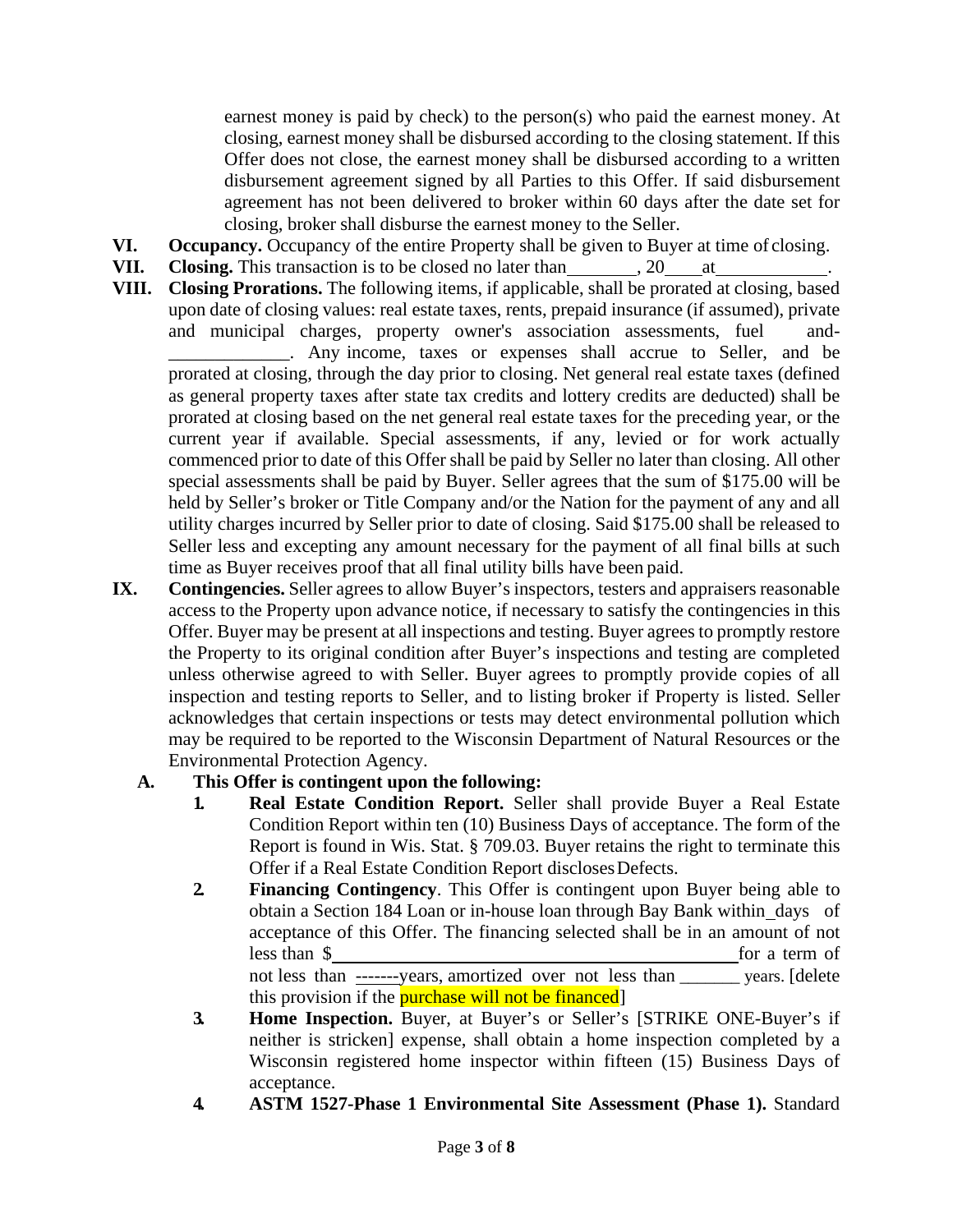practice conducted by prospective purchasers in real estate to identify recognized environment concerns (REC) or potential RECs, as defined in the standard. The Nation, at Nation's expense, shall conduct Phase 1 Environmental Site Assessment within fifteen (15) Business Days of acceptance. Buyer is responsible for coordinating a time to conduct this assessment with the Nation and with Seller. Seller shall provide Buyer a Land History Questionnaire.

- **5. Title Commitment.** Seller, at Seller's or Buyer's [STRIKE ONE-Seller's if neither is stricken] expense, shall provide evidence of Title to the property by an owner's title commitment issued through Bay Title Company. Seller to deliver said title evidence, with copies of accompanying non-standard exceptions, within twenty-five (25) Business Days of acceptance.
- **6. Survey.** Seller, at Seller's or Buyer's [STRIKE ONE-Seller's if neither is stricken] expense, shall provide Seller a boundary survey completed by Mau & Associates. Said survey must comply with Wisconsin Administrative Code, Chapter A-E 7 and include the coordinates of the legal description. Seller shall submit said survey to Buyer within twenty- five (25) Business Days of acceptance. Surveyor to include the  $4<sup>th</sup>$  PM in the legal description and provide the GPS coordinates on the survey.
- **7. Septic System Inspection.** Seller, at Seller's or Buyer's [STRIKE ONE-Seller's if neither is stricken] expense, shall provide Nation with a report from a county sanitarian, certified soil tester or master plumber competent to inspect septic systems, performed in the last six (6) months, which indicates that the septic system is not disapproved for current use utilizing the Nation's standard "On Site Waste Inspection" sheet within fifteen (15) Business Days of acceptance. [delete this provision if the Property is not on a septic system]
- **8. Well Water Testing.** Seller, at Seller's or Buyer's [STRIKE ONE- Seller's if neither is stricken] expense, shall provide the Nation with a report from a State Approved Laboratory performed in the last six (6) months which indicates that the well water is bacteriologically safe (of the Colitic group) for all human consumption and that the well water has nitrate concentration and arsenic levels less than the maximum health-related level established by the State of Wisconsin for public water systems within fifteen (15) Business Days of acceptance. [delete this provision if the Property is not served by a well]
- **9. Well System Inspection.** Seller, at Seller's or Buyer's [STRIKE ONE- Seller's if neither is stricken] expense, shall provide the Nation with a report from a licensed well driver, a licensed pump installer or a master plumber competent to inspect well systems, performed in the last six (6) months, which indicates the well and pressure system conform to the applicable code in effect at the time the well was installed and is not disapproved for current use utilizing the Nation's standard "On Site Waste Inspection" sheet within fifteen (15) Business Days of acceptance. [delete this provision if the Property is not served by a well]
- **10. Closing Papers and Costs:** Bay Title shall prepare the closing papers to be delivered to the Buyer within seven (7) business days prior to closing. The closing papers include, where applicable: deed, title commitment, survey, mortgage satisfactions, certification of special assessments from taxing authority and sewer district, paid real estate tax receipt, and any other documentation required in the title commitment. Bay Title shall deliver a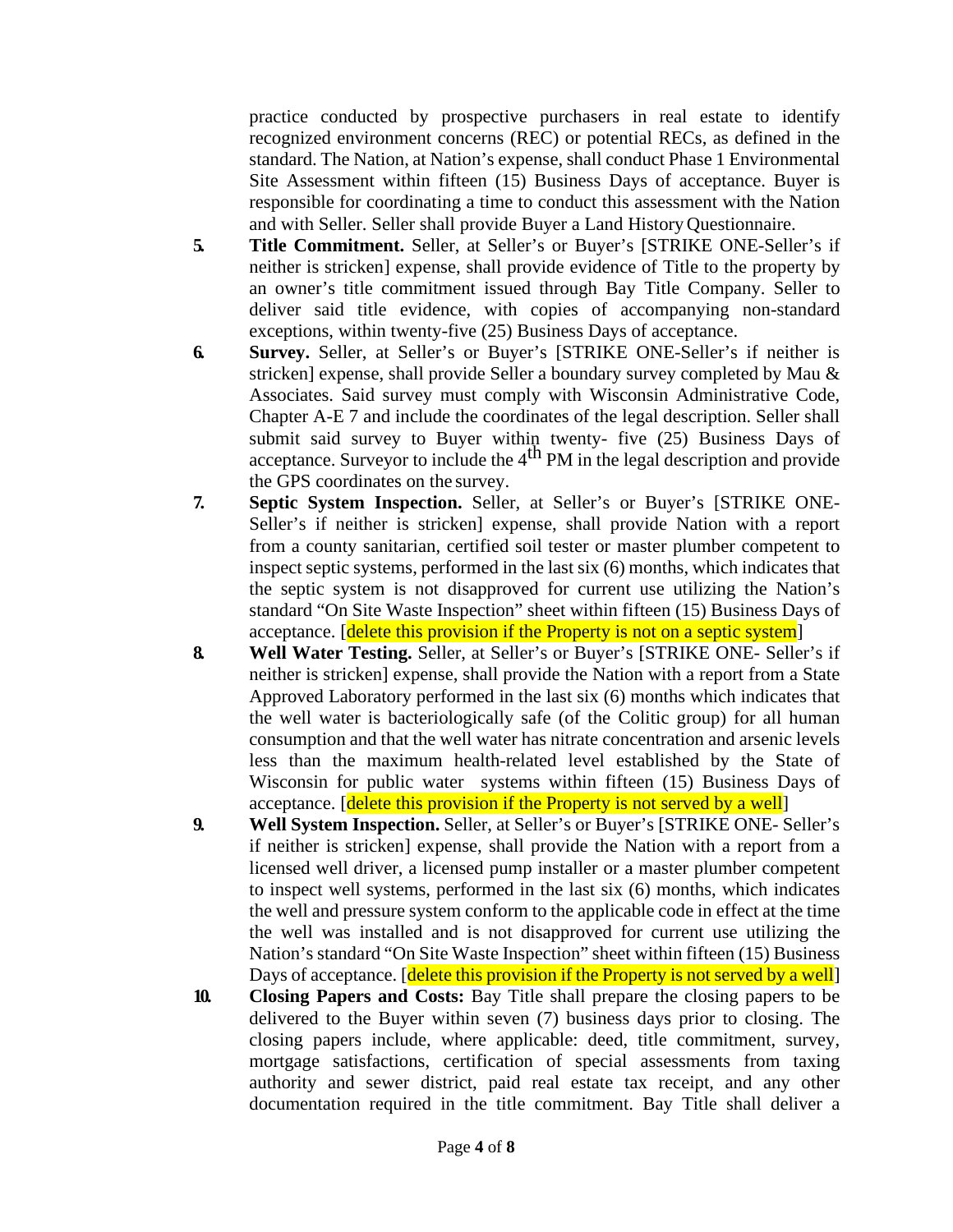closing statement to Buyer, Seller, the Nation, and Bay Bank (if applicable) no later than seven (7) business days prior to closing date.

- **B. Buyer's Pre-Closing Walk-Through.** Within 3 Business Days prior to closing, at a reasonable time pre-approved by Seller or Seller's agent, Buyer shall have the right to walk through the Property to determine that there has been no significant change in the condition of the Property, except for ordinary wear and tear and changes approved by the Nation, that Seller has removed Seller's personal property, debris and trash, and that any defects Seller has agreed to cure have been repaired in the manner agreed to by the Parties. Buyer also reserves the right to walk the lot lines one hour before closing to ensure the surveyor's markers or stakes remain in place.
- **C. Right to Cure.** Seller shall have a right to cure the Defects. Seller may satisfy any contingency by curing the Defects in a good and workmanlike manner and delivering to Buyer a written report detailing the work done within fifteen (15) Business Days prior to closing. This Offer shall be null and void if Buyer makes timely delivery of the Notice of Defects, including documentation of the Defects, and: 1) Seller delivers written notice that Seller will not cure or 2) Seller does not cure the Defects as provided herein within fifteen (15) Business Days prior to closing.
- **D. Contingencies Deemed Satisfied.** All contingencies shall be deemed satisfied unless Buyer, within thirty-five (35) Business Days of acceptance, delivers to Seller, and to listing broker if Property is listed, a copy of the written report(s) and a written notice listing the Defect(s) identified in those report(s) to which Buyer and/or Nation objects.
- **X. Default.** A material failure to perform any obligation under this Offer is a default. If Seller defaults, Buyer may terminate the Offer and request the return of the earnest money. If Buyer or the Nation defaults, Seller may terminate the Offer and retain the earnest money as liquidated damages. Liquidated damages provided herein are the sole and exclusive remedy available to Seller. Nothing in this Offer constitutes a waiver of the Nation's sovereign immunity.
- **XI. Secondary Offer.** This Offer is secondary to a prior accepted offer. This Offer shall become primary upon delivery of written notice to Buyer that this Offer is primary. Unless otherwise provided, Seller is not obligated to give Buyer notice prior to any deadline, nor is any particular secondary Buyer given the right to be made primary ahead of other secondary Buyers. Buyer may declare this Offer null and void by delivering written notice of withdrawal to Seller prior to delivery of Seller's notice that this Offer is primary. Buyer may not deliver notice of withdrawal earlier than days after acceptance of this Offer. All other Offer deadlines which are run from acceptance shall run from the time this offer becomes primary. [Delete this entire paragraph if not applicable.]
- **XII. Title Evidence.**
	- **A. Conveyance.** Upon payment of the purchase price, Seller shall convey the Property by Warranty Deed, Trustee's Deed, or Personal Representative's Deed to the Nation free and clear of all liens and encumbrances, except those not raised as a Defect by Buyer or the Nation.
	- **B. Title Policy.** Seller shall complete and execute the documents necessary to record the conveyance at Seller's cost and pay the Wisconsin Real Estate Transfer Fee. Seller shall give evidence of title in the form of an owner's policy of title insurance in the amount of the purchase price on a current ALTA form issued by an insurer licensed to write title insurance in Wisconsin. Seller shall pay all costs of providing title evidence to the Nation.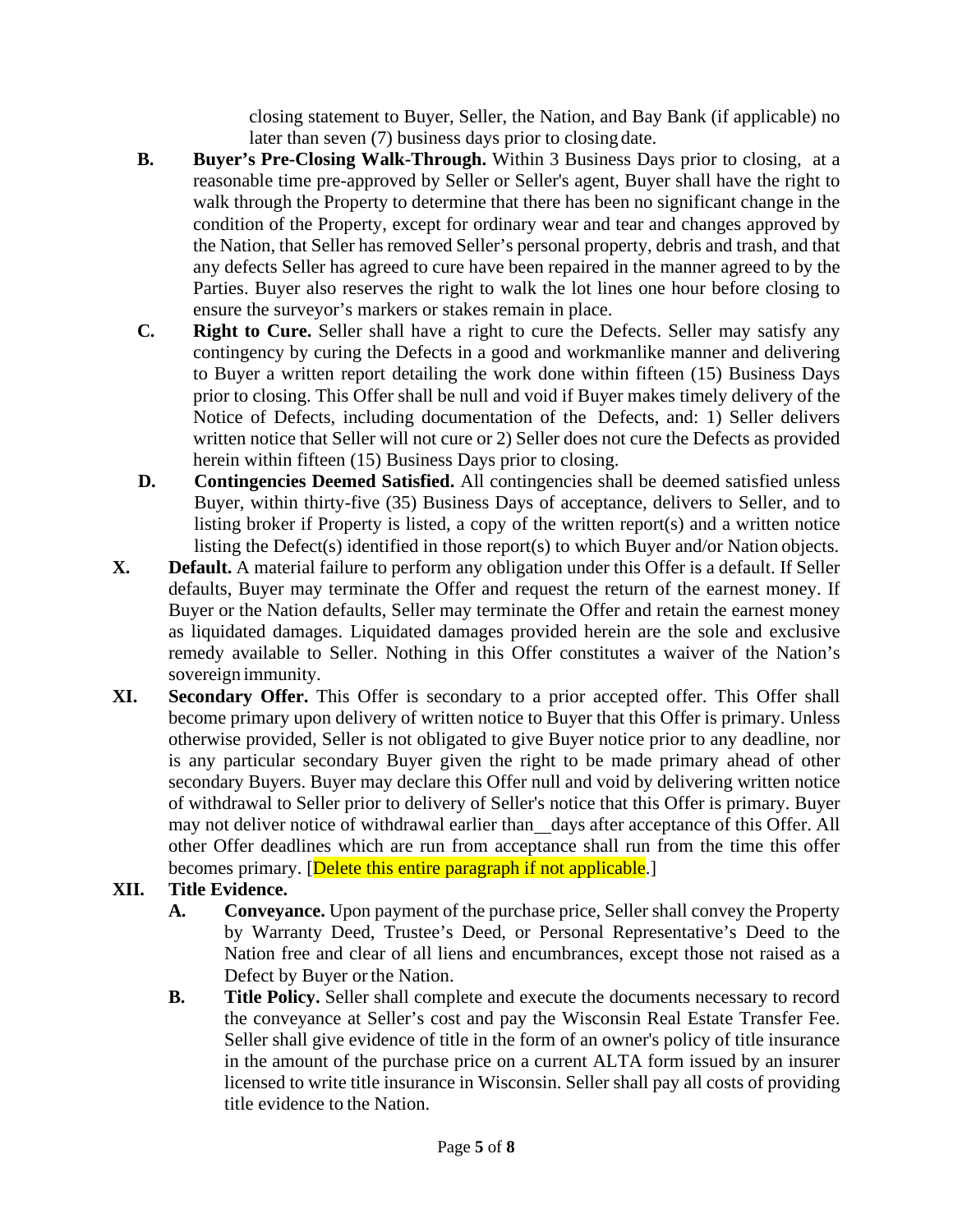**C. Gap Endorsement.** Seller shall provide a "gap" endorsement or equivalent gap coverage at Seller's expense to provide coverage for any liens or encumbrances first filed or recorded after the effective date of the title insurance commitment and before the deed is recorded, provided the title company will issue the endorsement. If a gap endorsement or equivalent gap coverage is not available, the Nation may give written notice that title is not acceptable for closing.

## **XIII. Additional Provisions.**

- **A. Entire Contract.** This Offer, including any amendments to it, contains the entire agreement of the Buyer, Seller, and the Nation regarding the transaction. All prior negotiations and discussions have been merged into this Offer. This agreement binds and inures to the benefit of the Parties to this Offer and their successors in interest.
- **B. Time is of the Essence.** "Time is of the Essence" as to: (1) earnest money payment(s); (2) binding acceptance; (3) occupancy; (4) date of closing; (5) contingency deadlines and all other dates and deadlines in this Offer. Failure to perform by the exact date or deadline is a breach of contract.
- **C. Legal Advice.** The Nation cannot provide Buyer or Seller legal advice on any matter, including, but not limited to, the terms of this Offer to Purchase. Buyer may seek legal representation at Buyer's sole expense. Seller may seek legal representation at Seller's sole expense.
- **D. Property Damage Between Acceptance and Closing.** Seller shall maintain the Property until closing in materially the same condition as of the date of acceptance of this Offer, except for ordinary wear and tear. If, prior to closing, the Property is damaged in an amount of not more than five percent (5%) of the selling price, Seller shall be obligated to repair the Property and restore it to the same condition that it was on the day of this Offer. No later than closing, Seller shall provide Buyer with lien waivers for all repairs and restoration. If the damage shall exceed such sum, Seller shall promptly notify Buyer in writing of the damage and this Offer may be canceled at the option of Buyer. Should Buyer elect to carry out this Offer despite such damage, Buyer shall be entitled to the insurance proceeds, if any, relating to the damage to the Property, plus a credit towards the purchase price equal to the amount of Seller's deductible on such policy, if any. However, if this sale is financed by a land contract or a mortgage to Seller, any insurance proceeds shall be held in trust for the sole purpose of restoring the Property.
- **E. Addendums and additional provisions.** The following addendums and/or additional provisions are incorporated into this offer:

| Buyer: | Date |  |
|--------|------|--|
| Buyer: | Date |  |

EARNEST MONEY RECEIPT Broker acknowledges receipt of earnest money as provided herein.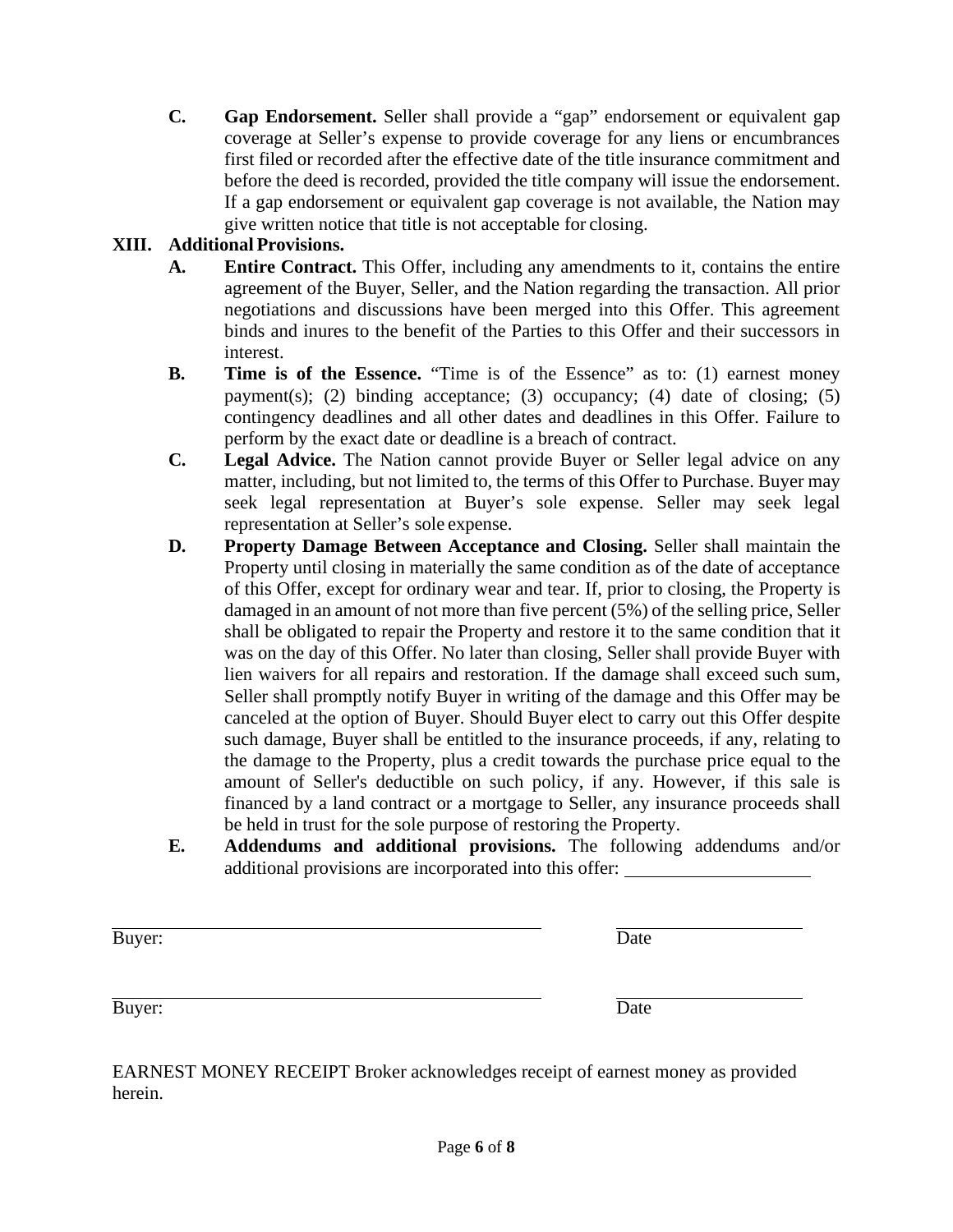Broker's Signature Date

SELLER ACCEPTS THIS OFFER. THE WARRANTIES, REPRESENTATIONS AND COVENANTS MADE IN THIS OFFER SURVIVE CLOSING AND THE CONVEYANCE OFTHE PROPERTY. SELLER AGREES TO CONVEY THE PROPERTY ON THE TERMS AND CONDITIONS AS SET FORTH HEREIN AND ACKNOWLEDGES RECEIPT OF A COPY OF THIS OFFER.

| Seller's Signature                                                                                                                                                                                                                              | Date                    |
|-------------------------------------------------------------------------------------------------------------------------------------------------------------------------------------------------------------------------------------------------|-------------------------|
| Seller's Signature                                                                                                                                                                                                                              | Date                    |
| This offer is rejected                                                                                                                                                                                                                          | This offer is countered |
| seller initials date                                                                                                                                                                                                                            | seller initials date    |
| THE NATION APPROVES OFTHIS OFFER AND ACKNOWLEDGES RECEIPT OF A<br>COPY OF THIS OFFER. THE NATION'S APPROVAL OF THIS OFFER DOES NOT<br>CONSTITUTE AN ACKNOWLEDGMENT THAT ANY OF THE CONTINGENCIES<br>PRESECRIBED WITHIN THIS OFFER HAS BEEN MET. |                         |
| Nation's Signature <i>[insert name &amp; title]</i>                                                                                                                                                                                             | Date                    |
| Nation's Signature <i>linsert name &amp; title</i>                                                                                                                                                                                              | Date                    |

### ADDITIONAL INSTRUCTIONS:

- 1. Please call and schedule your survey as soon as you have an accepted offer. Mau & Associates will forward directly to the Nation's Acquisition Manager to work out any encroachments and/or concerns with the named Realtors & Brokers.
- 2. Buyer to send the Land History Questionnaire, Real Estate Condition Report, and Residential Lease Application to the Nation's Residential Leasing Specialist.
- 3. Once the home inspection is complete, please send a copy to the Nation's Residential Leasing Specialist so the Nation may evaluate the Environmental Contingencies.

THIS INSTRUMENT WAS DRAFTED BY Krystal L. John, Staff Attorney Oneida Law Office, P.O. Box 365, Oneida, WI 54155